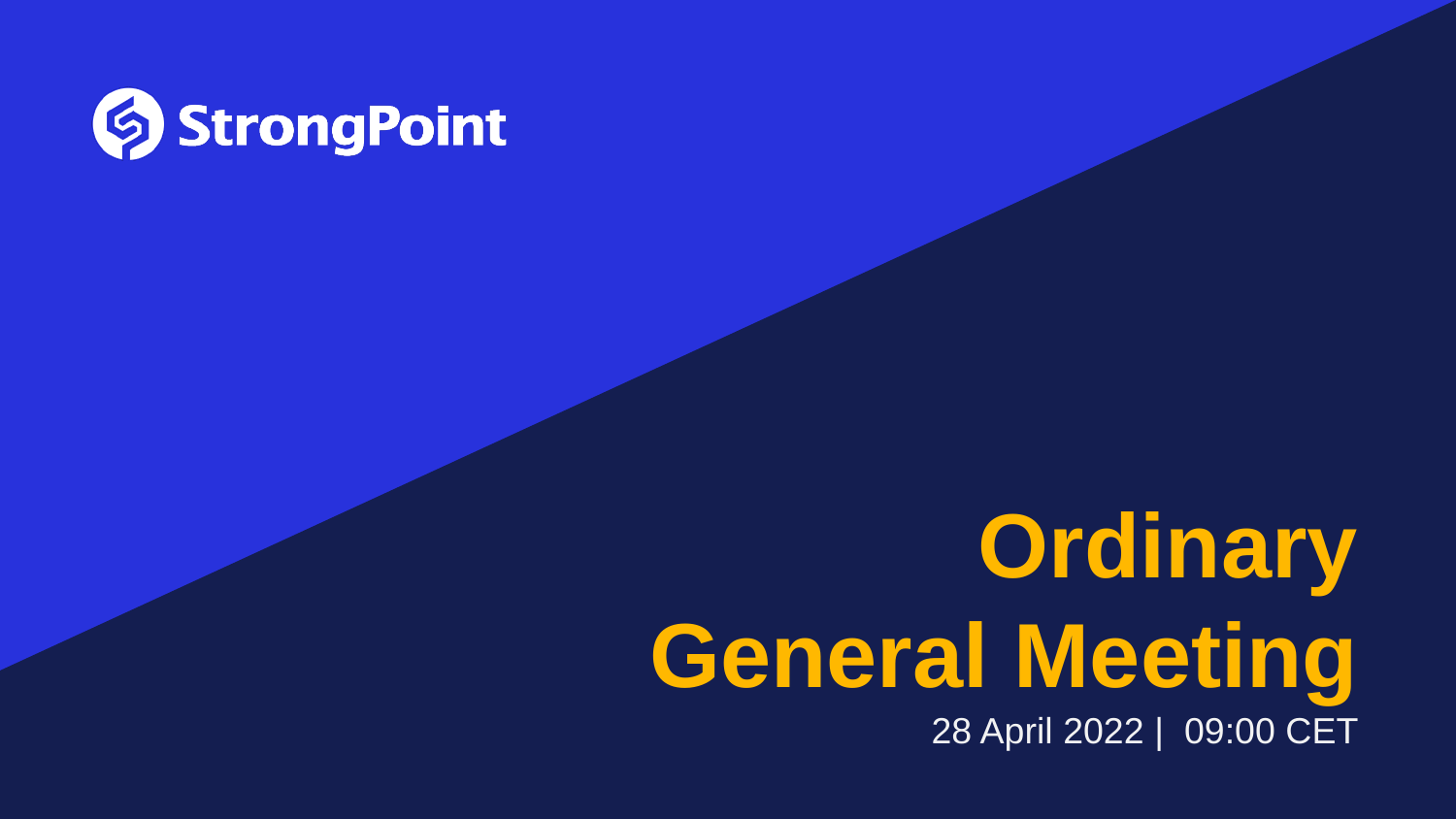## **Welcome to StrongPoint's Ordinary General Meeting**

- Chairman Morthen Johannessen will chair the meeting
- CFO Hilde Gilen will co-sign the protocol.

### • **Agenda:**

- 1. Record of attending shareholders and votes in advance
- 2. Approval of the notice and the agenda
- 3. Approval of the annual accounts and the annual report of the 2021 financial year
- 4. Approval of the auditor's fee
- 5. Approval of dividend for the 2021 financial year
- 6. The Board of Directors report on Corporate Governance
- 7. Election of Board members
- 8. Determination of remuneration to the Board members
- 9. Election of members of the nomination committee
- 10. Specification of the remuneration to the members of the nomination committee
- 11. Presentation and adoption of the Remuneration Report
- 12. Long Term Incentive Program
- 13. Authorisation for the Board to increase the share capital
- 14. Authorisation for the Board to acquire its own shares

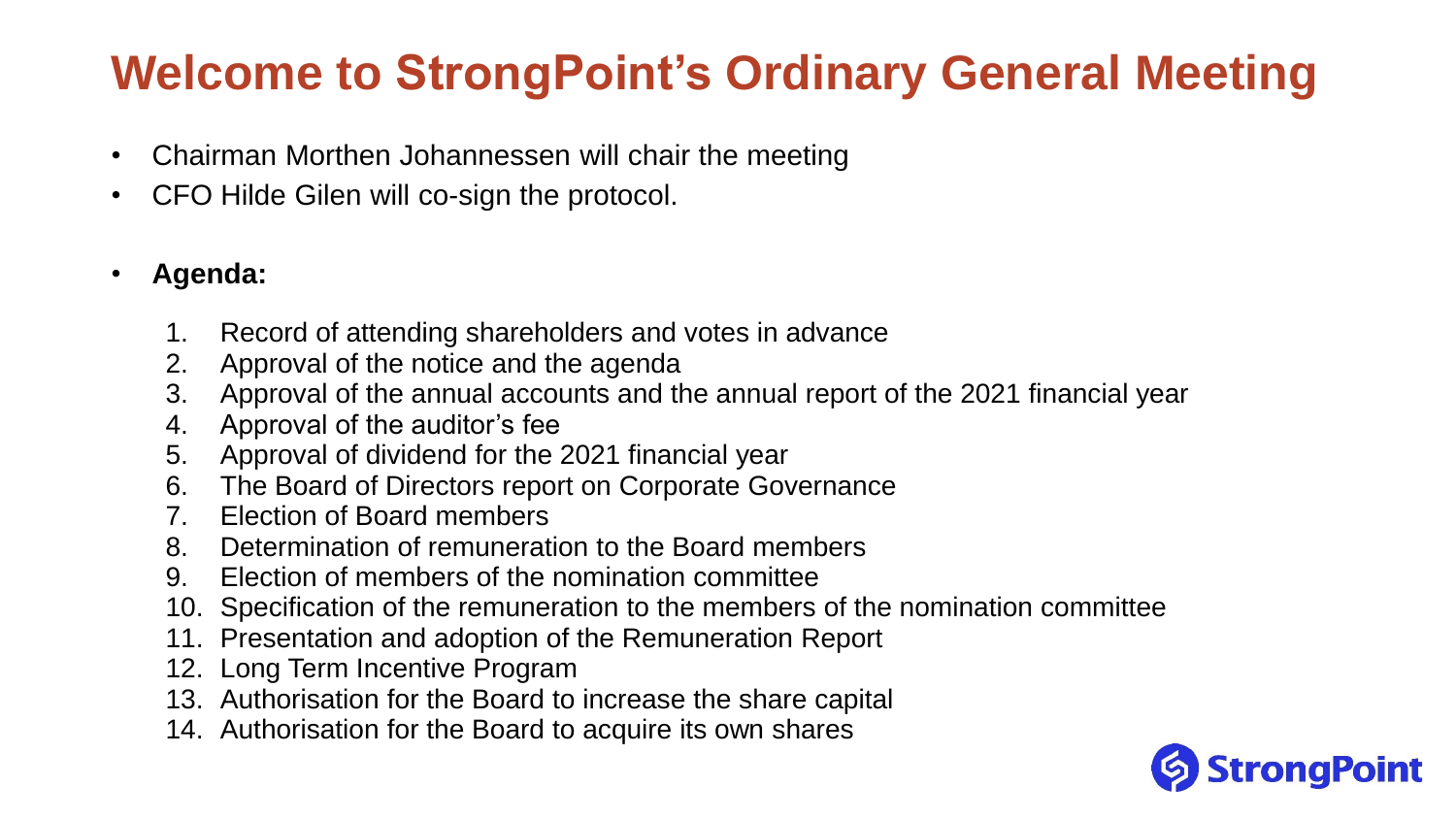### **1. Record of attending shareholders and votes in advance**

9,486,009 advance votes were received, corresponding to 21.4% of the issued shares

### **2. Approval of the notice and the agenda**

No amendments have been received

**The notice and the agenda has been approved**

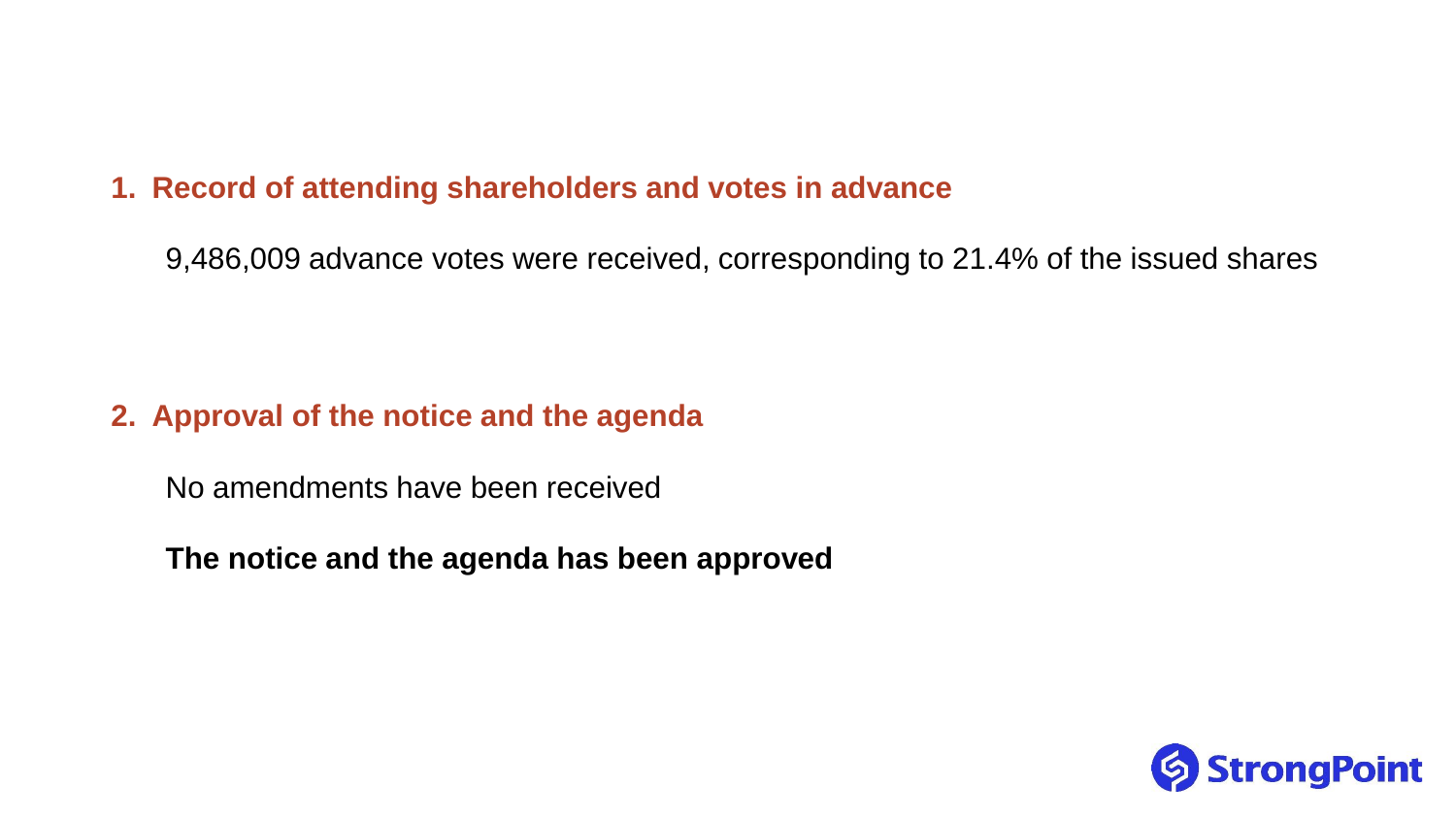### **3. Approval of the annual accounts and the annual report of the 2021 financial year**

The annual accounts, annual report and auditor's report for the financial year 2021 are available on the company's website.

| <b>MNOK</b>   | 2021  | 2020  |            |
|---------------|-------|-------|------------|
| Revenue       | 981.3 | 941.7 | 4% growth  |
| <b>EBITDA</b> | 53.6  | 68.7  | -15 O MNOK |

No amendments have been received.

**The annual accounts and annual report for 2021 have been approved.**

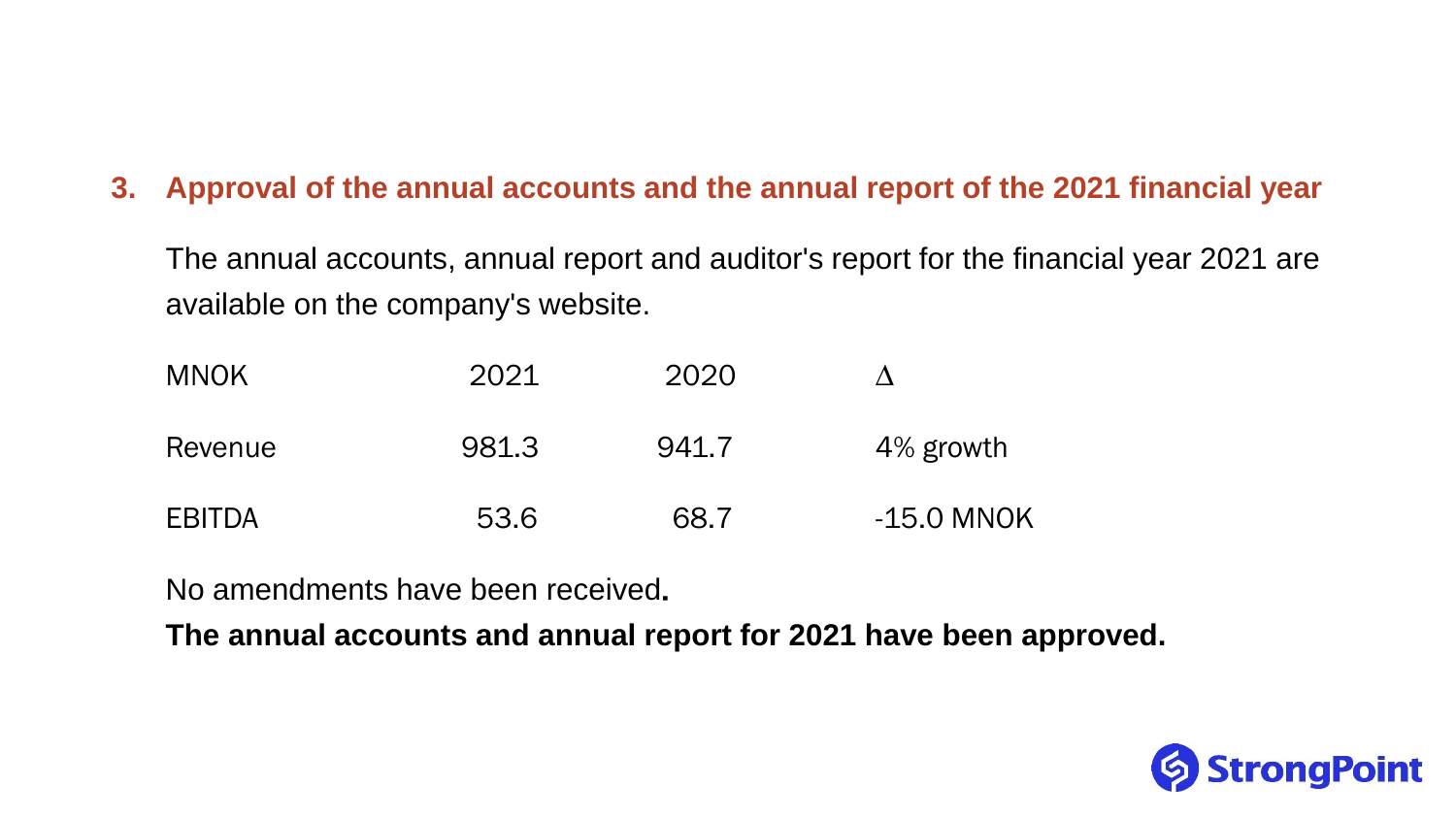### **4. Approval of the auditor's fee**

The Board of Directors proposes that the Annual General Meeting approves the auditor's fee for the 2021 financial year. The fee for auditing and related services amounts to NOK 500,000.

**No amendments have been received, and 100% of pre-votes were in favor of the Board's proposal.** 

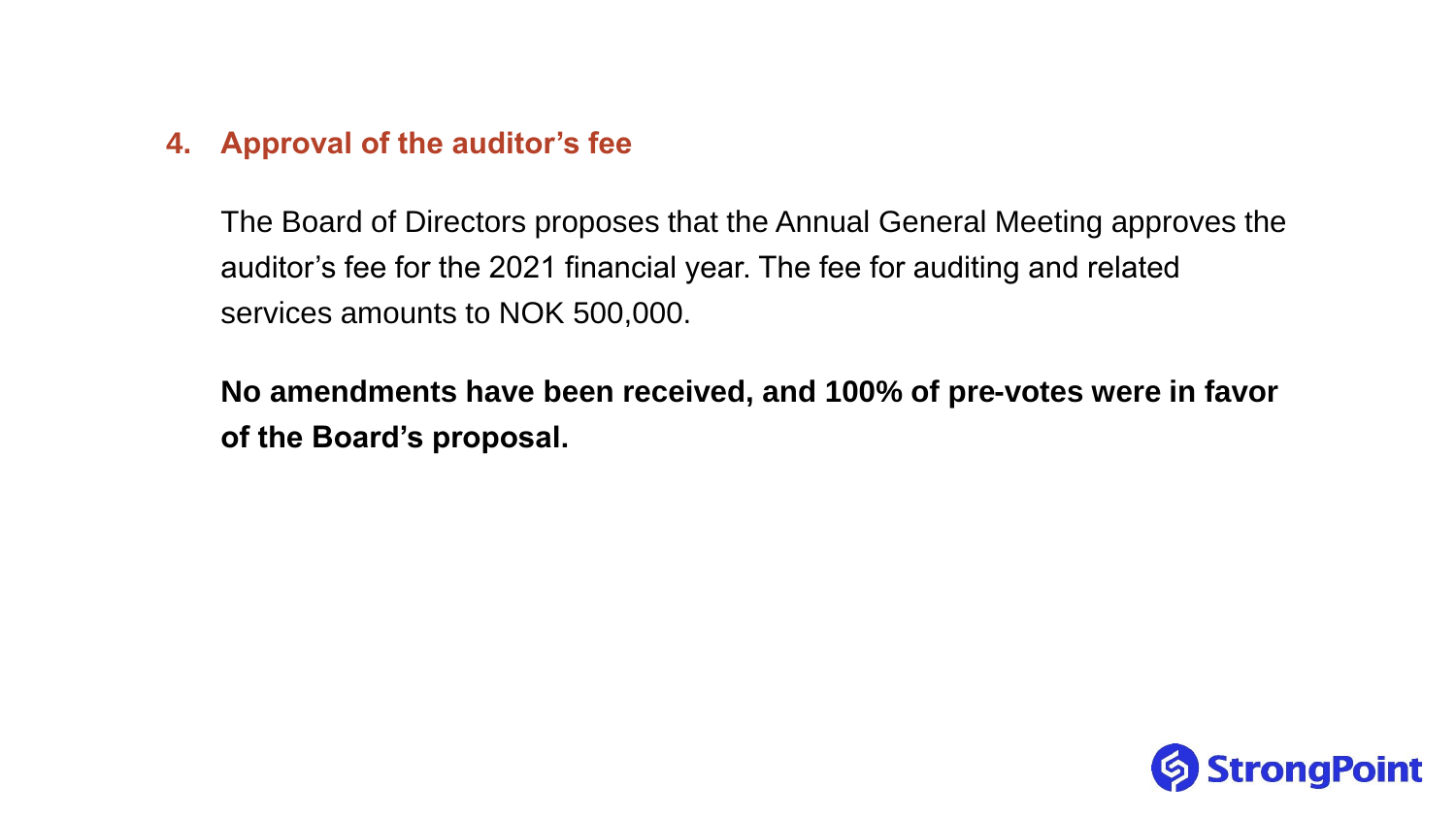**5. Approval of dividend for the financial year 2021**

No amendments have been received, and 100% of pre-votes were in favor of the Board's proposal.

**The Board's proposal of paying a dividend of NOK 0.80 per share has been approved.**



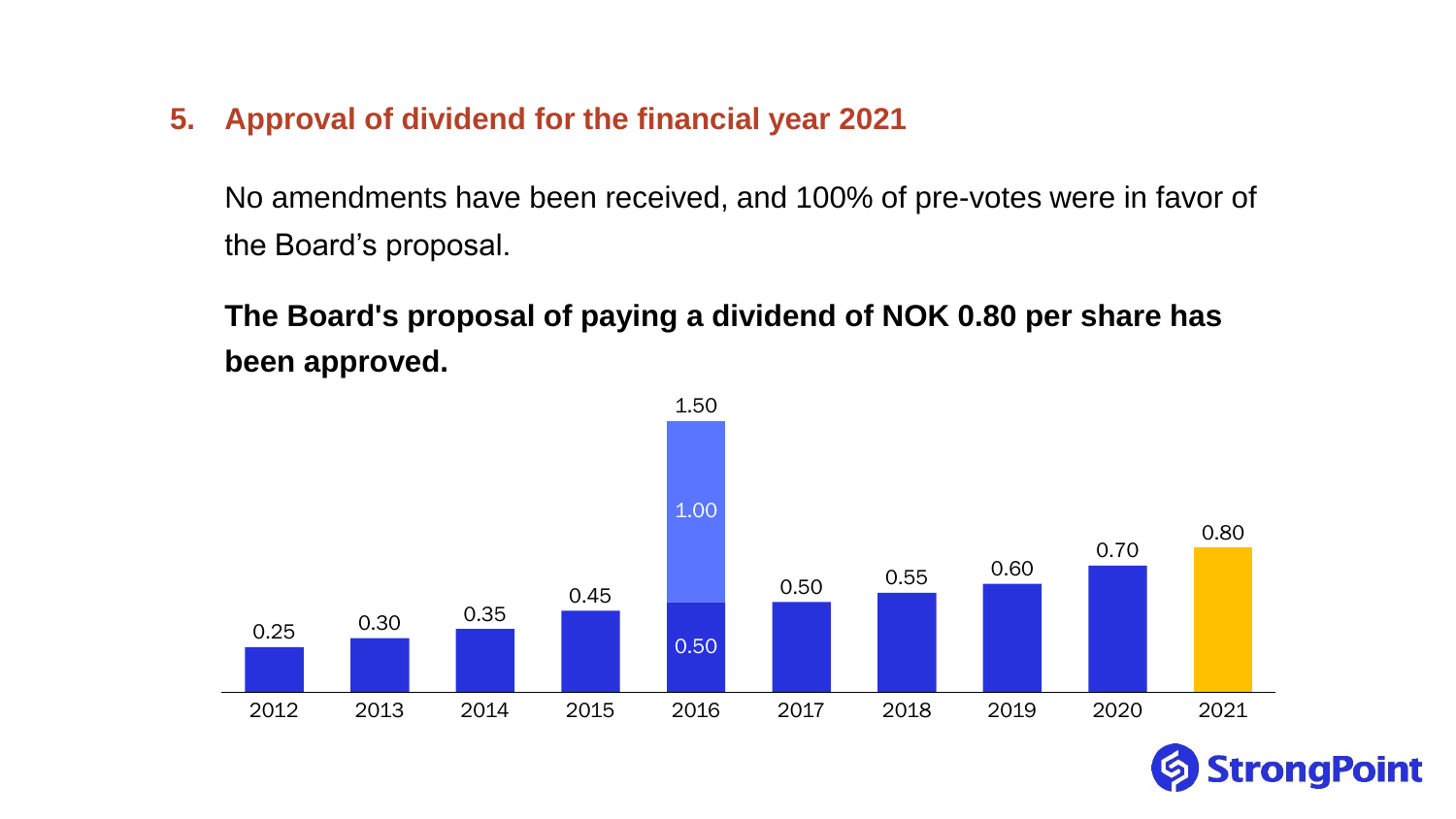### **6. The Board of Directors report on Corporate Governance**

Pursuant to section 5-6 (4) of the Norwegian Public Limited Liability Companies Act, the annual general meeting shall review and evaluate the board of directors' report on corporate governance which has been prepared in accordance with section 3-3b of the Norwegian Accounting Act. The statement is included in the annual report which is available at the Company's web-page [www.strongpoint.com](http://www.strongpoint.com/).

### **The report is not subject to voting by the General Meeting.**

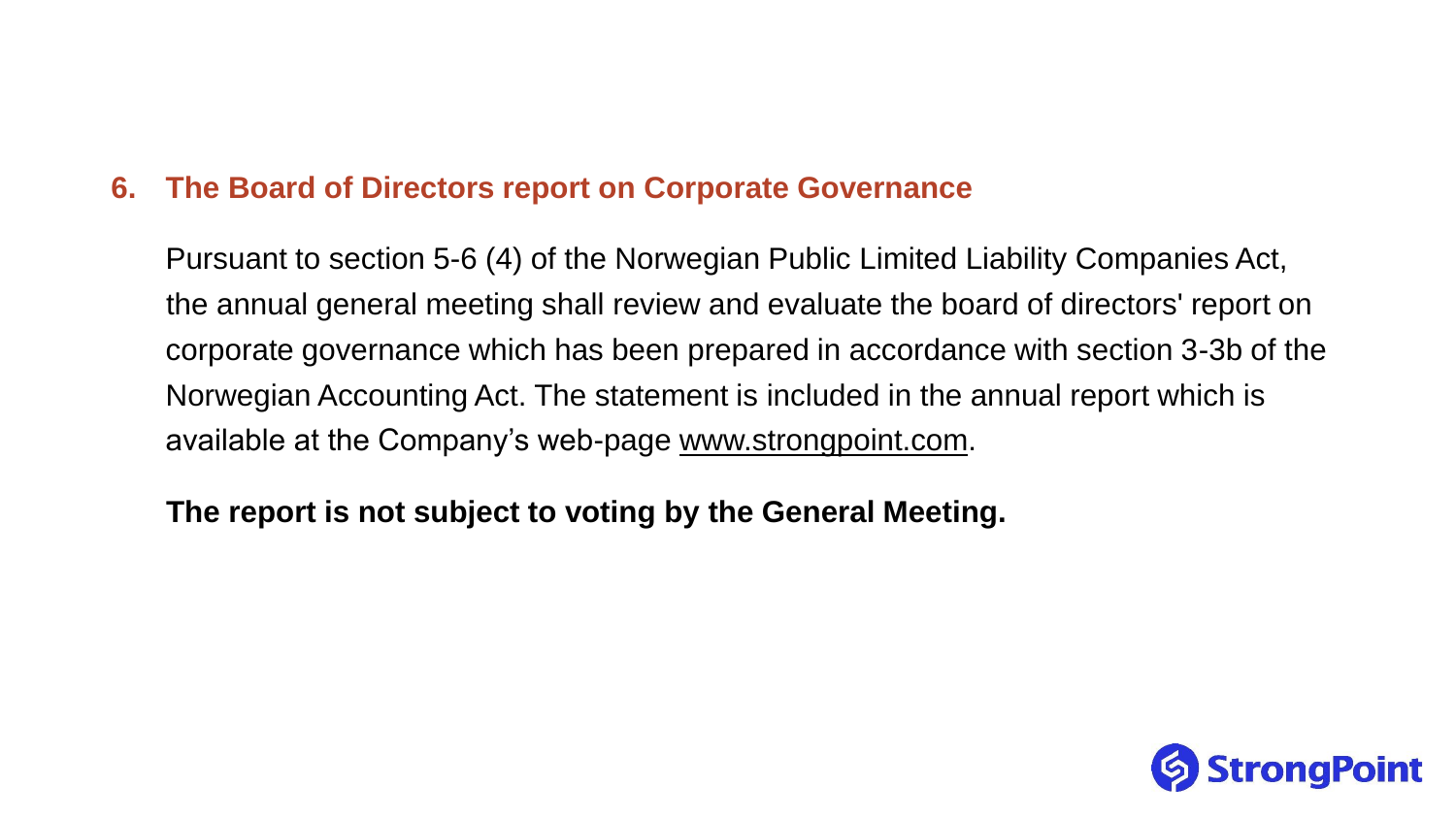### **Corporate Governance in StrongPoint**

- StrongPoint follows the Norwegian Code of Practice for Corporate Governance, with the following exeptions:
	- 3: The Board has an authorisation from the General Meeting to increase the share capital of up to 9 million shares, disregarding the shareholders preferential rights. This authorisation is given to allow the Board to use equity as an instrument in for instance M&A transactions
	- 3: The Board has an authorisation from the General Meeting to acquire up to 5.7 million shares, where the purpose partly is linked to long term incentive program for management and key employees, partly linked to other purposes
- A detailed presentation of the Corporate Governance is found in the Annual Report for 2021 and on the company website.

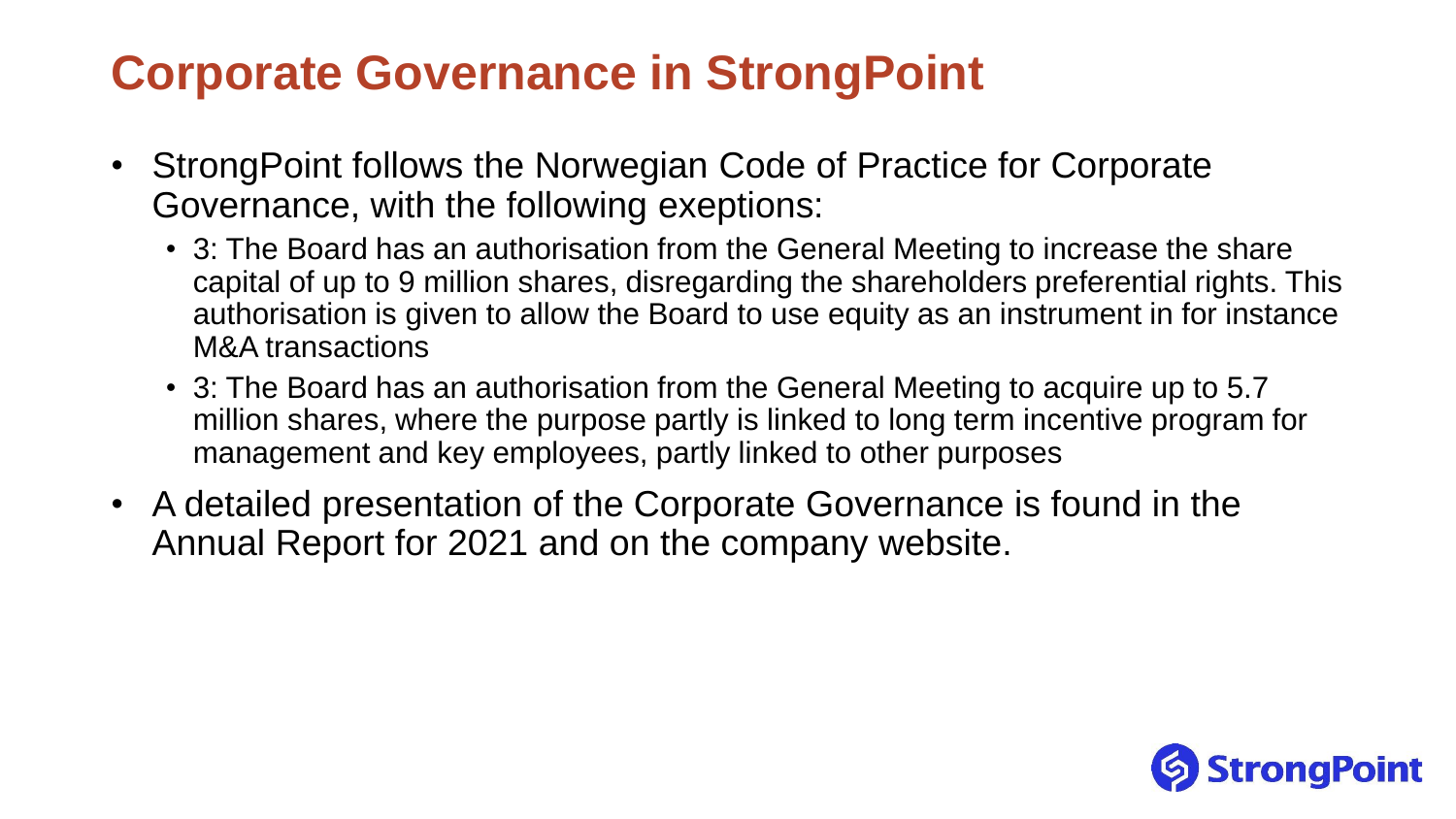### **7. Board members**

- All the Board members are up for election in 2022. A board member is elected for one (1) year at a time.
- The nomination committee proposes one change in the board and unanimously recommends the election of these board members:

| - Morthen Johannessen     | (Chairman)          |
|---------------------------|---------------------|
| - Klaus de Vibe           | (board member)      |
| - Peter Wirén             | (board member)      |
| - Ingeborg Molden Hegstad | (board member)      |
| - Cathrine Laksfoss       | (board member, new) |

**No amendments have been received, and 100% of pre-votes were in favor of the nomination committee`s proposal.** 

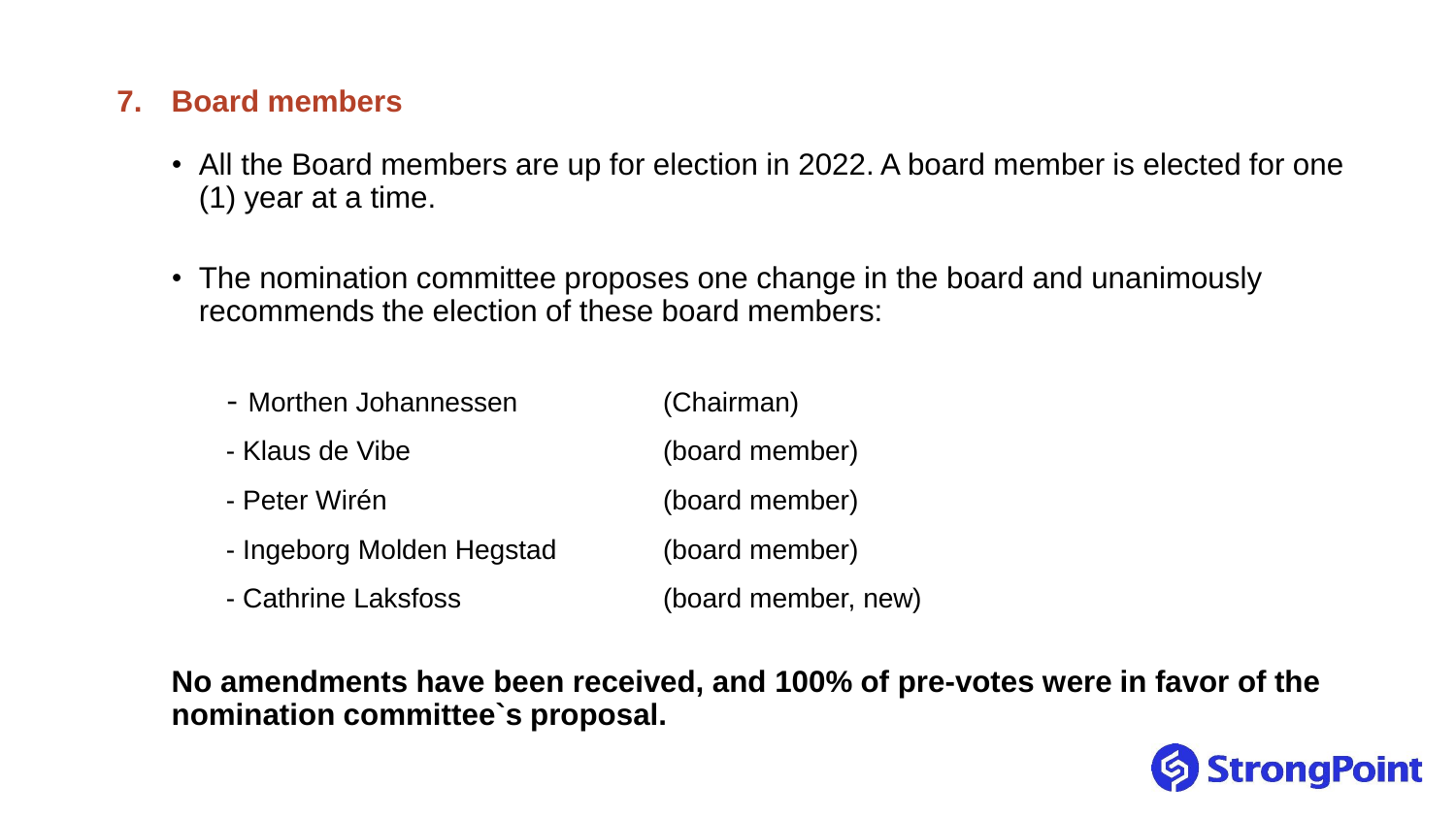### **8. Determination of remuneration to the Board members**

- The nomination committee proposes that the fees for the period from the Annual General Meeting 2021 to the Annual General Meeting 2022 are approved.
- Remuneration to the Board of Directors during the period from the Annual General Meeting 2022 to the Annual General Meeting 2023 are proposed increased by approximately 4 per cent.
	- Chairman: from NOK 560,000 to NOK 580,000
	- Director: from NOK 280,000 to NOK 290,000
- 20% of gross remuneration to be used for mandatory purchase of shares.

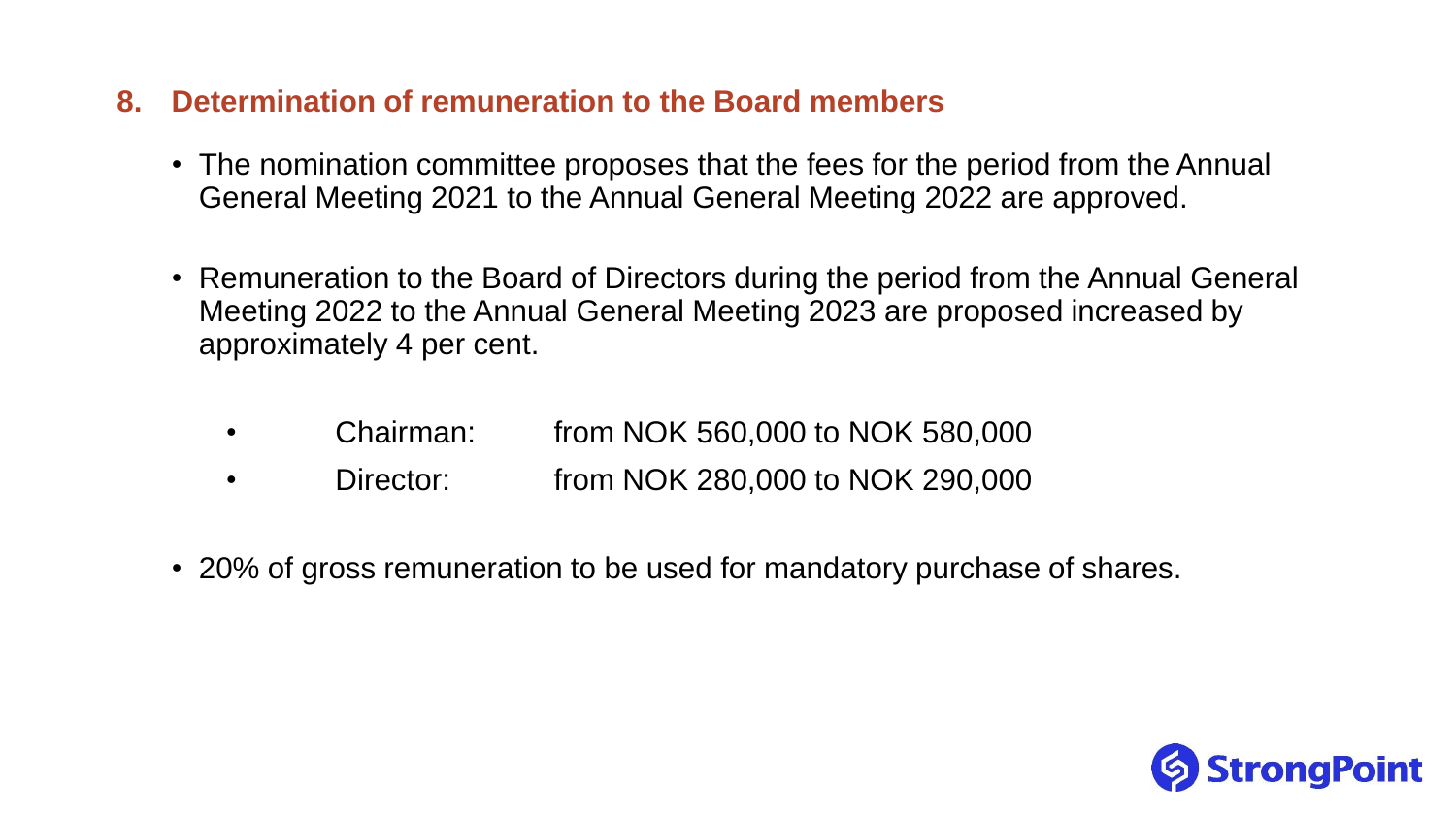- Remuneration of committee members during the period from the Annual General Meeting 2022 to the Annual General Meeting 2023 is proposed increased by approximately 4 per cent.
	- Chairman: from NOK 12,400 to NOK 12,900
	- Member: from NOK 6,200 to NOK 6,450

**No amendments have been received, and 99,995% of pre-votes were in favor of the nomination committee`s proposal.** 

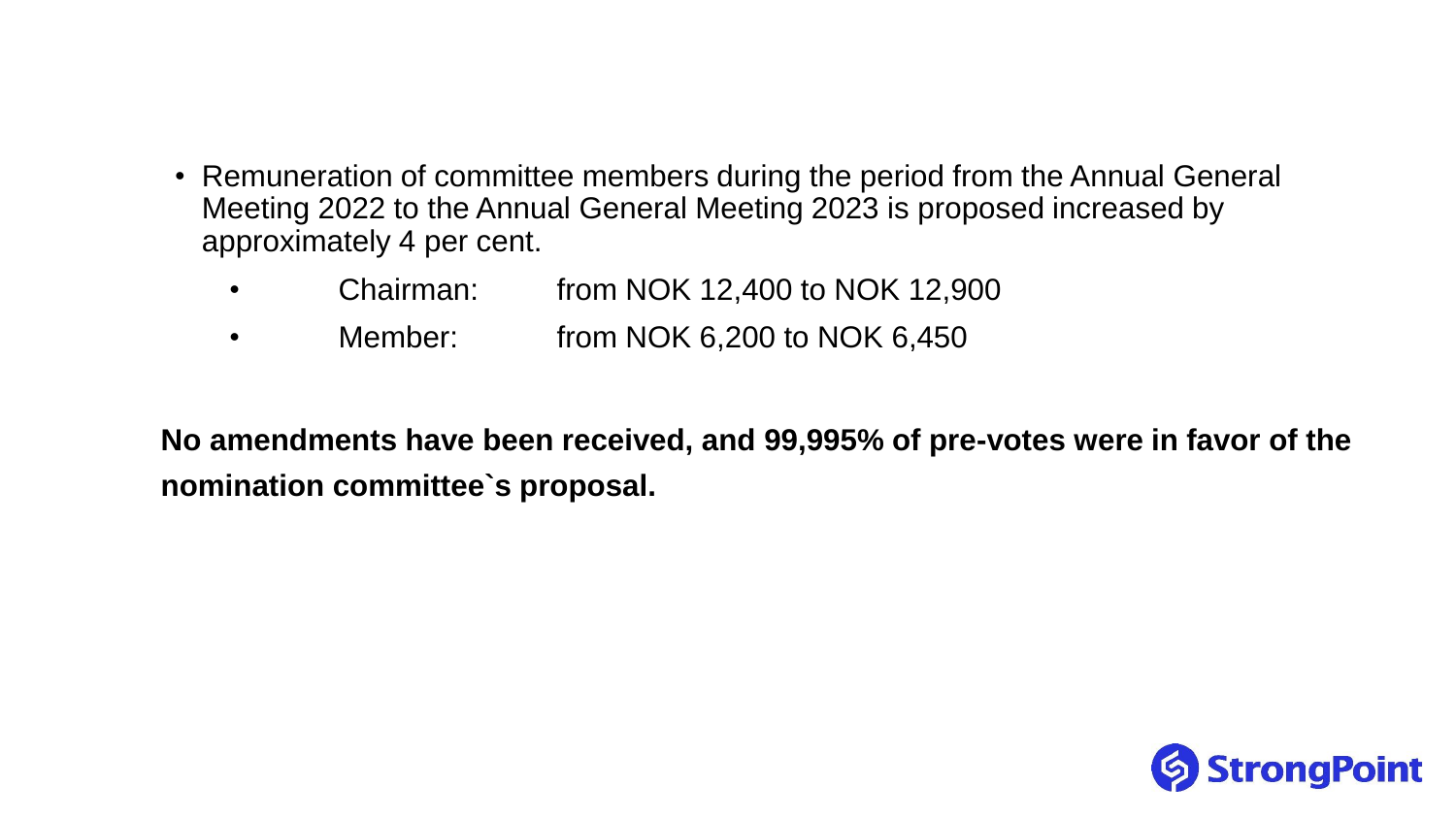### **9. Election of members of the nomination committee**

- The members of the nomination committee were elected for a two-year period in 2020 and are therefore up for election in 2022.
- The nomination committee unanimously recommends the election of the following candidates:
	- Svein S. Jacobsen Chairman, re-election - Inger Johanne Solhaug (Insula AS), re-election
	- Audun Nordtveit (Sole Active AS), new

**No amendments have been received, and 100% of pre-votes were in favor of the nomination committee`s proposal.** 

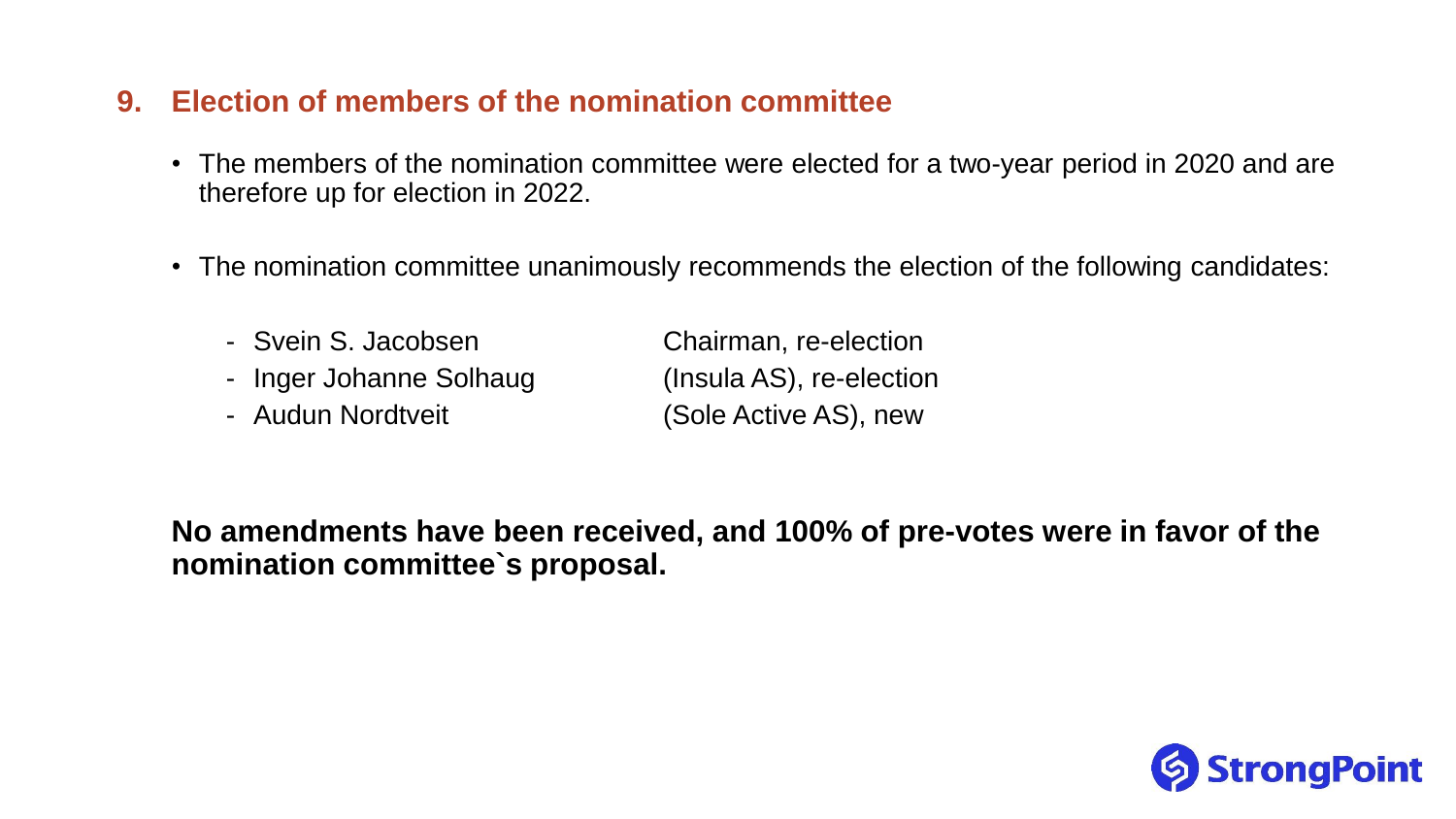### **10. Specification of the remuneration to the members of the nomination commitee**

- The Nomination Committee's recommendation of remuneration for work of the Nomination Committee during the period from the Annual General Meeting 2021 to the Annual General Meeting 2022 is in accordance with previous suggestions.
- Remuneration of committee members during the period from the Annual General Meeting 2022 to the Annual General Meeting 2023 is proposed increased by approximately 4 per cent.
	- Chairman: from NOK 12,400 to NOK 12,900
	- Member: from NOK 6,200 to NOK 6,450

**No amendments have been received, and 100% of pre-votes were in favor of the nomination committee`s proposal.** 

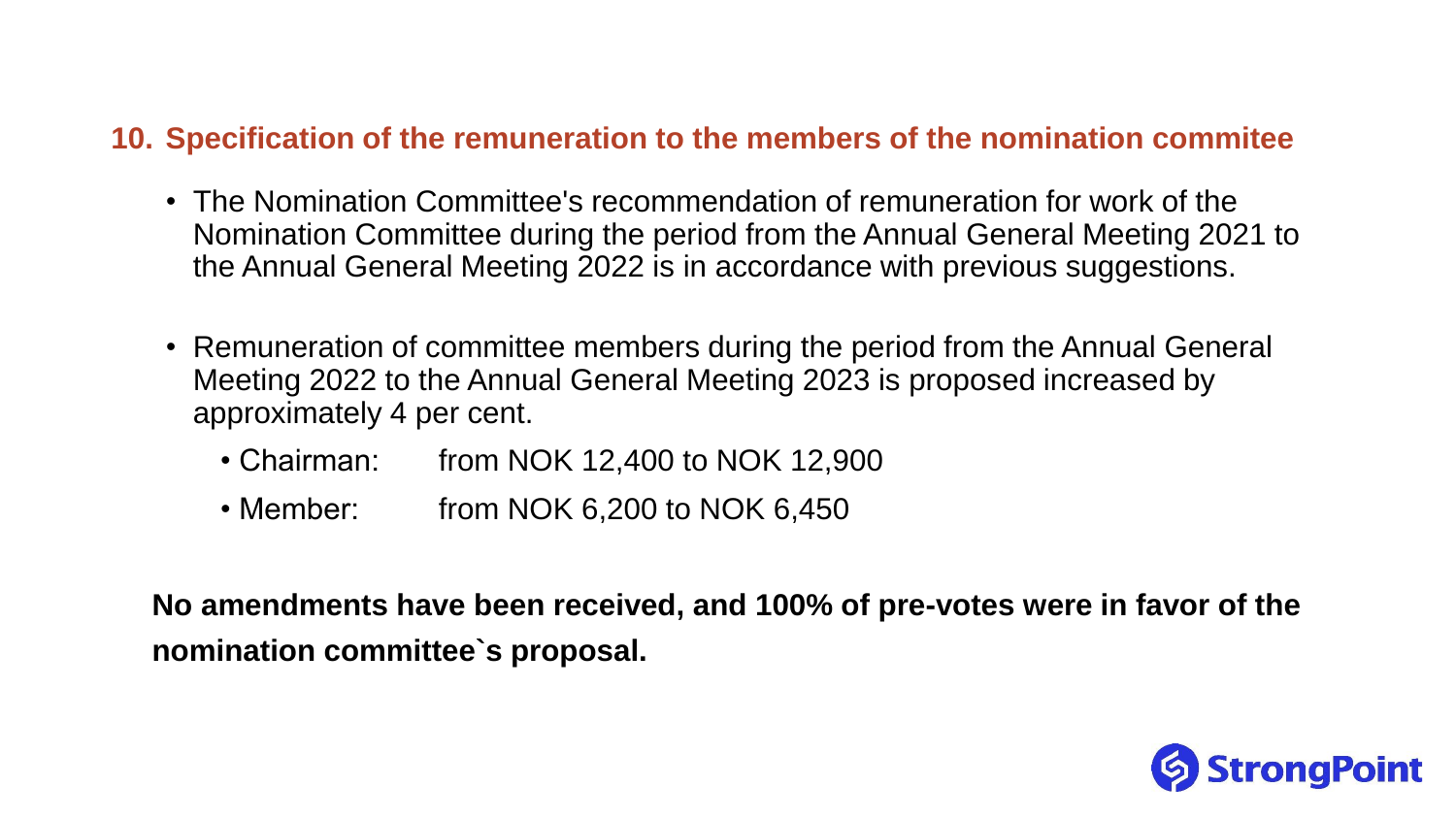### **11. Presentation and adoption of the Remuneration Report**

The Board of Directors are required to, in accordance with the Public Limited Liability Companies Act § 6-16 a and b and regulation 11.12.2020 no. 2730, prepare principles and report on remuneration to the Chief Executive Officer (CEO) and other senior executives. The Board of Directors does not propose any changes to the existing policy.

The Remuneration Report 2021 describes the implementation of the Company's Remuneration Policy and provides information on the remuneration of the Company's governing bodies during the financial year 2021. The report can be found on the company's website.

The Board of Directors proposes that the Annual General Meeting makes the following resolution: The General Meeting approves the Remuneration Report.

**No amendments have been received, and 100% of pre-votes were in favor of the Board's proposal.** 

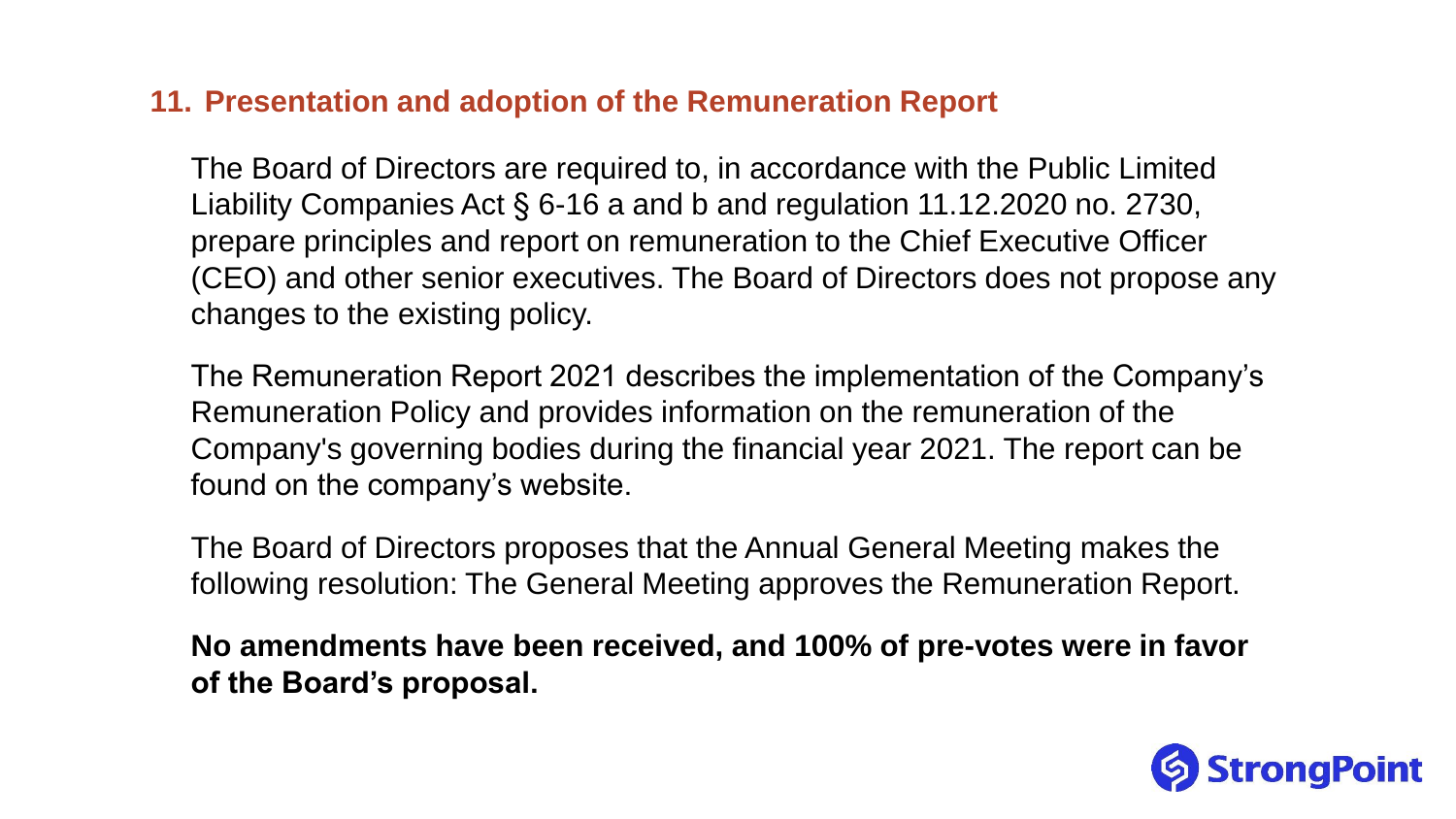**12. Long Term Incentive Program 2022**

### Peter Wirén, Compensation committee

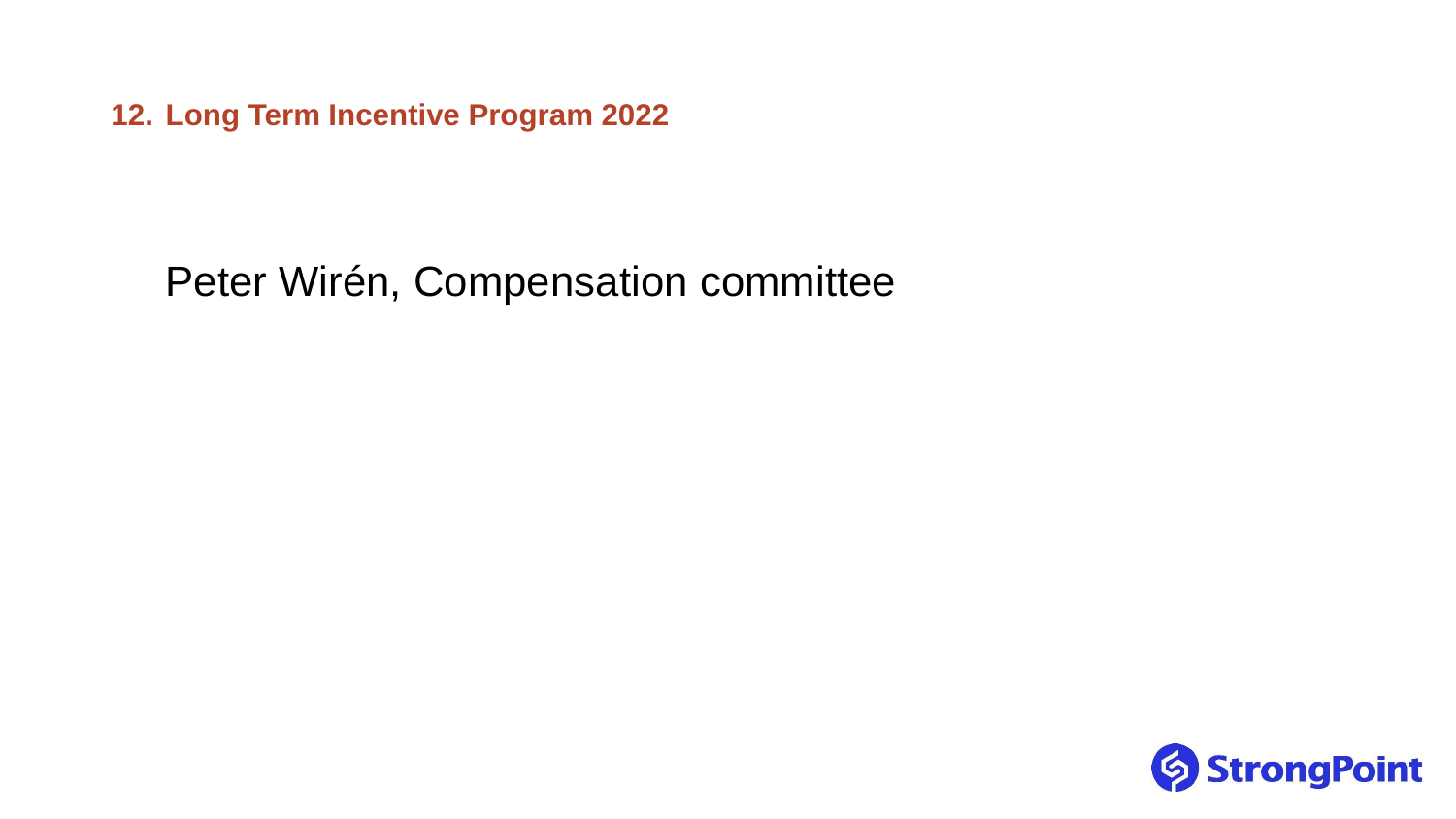**12. Long Term Incentive Program 2022**

**The received votes in advance counted to 97.8% in favor of the Board's proposal. The Board's proposal for the Long-Term Incentive Program has been approved.**

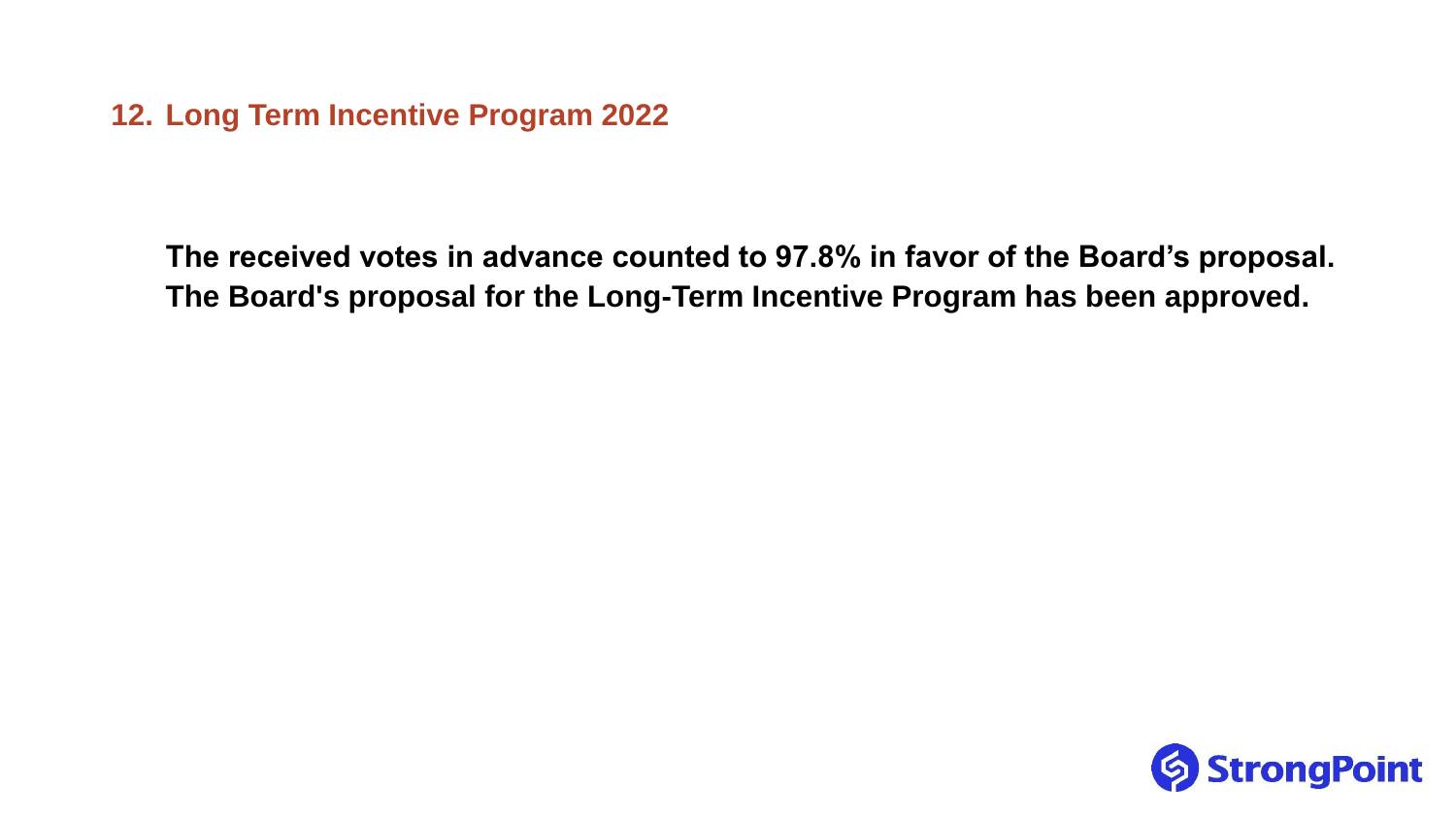### **13. Authorisation for the Board to increase the share capital**

The Board of Directors proposes that pursuant to section 10-14 of the Public Limited Liability Companies Act, the Annual General Meeting grants the Board of Directors authorisation to increase the company's share capital by up to NOK 5,580,000, which constitutes 9,000,000 shares.

**No amendments have been received, and 80.8% of pre-votes were in favor of the Board's proposal.** 

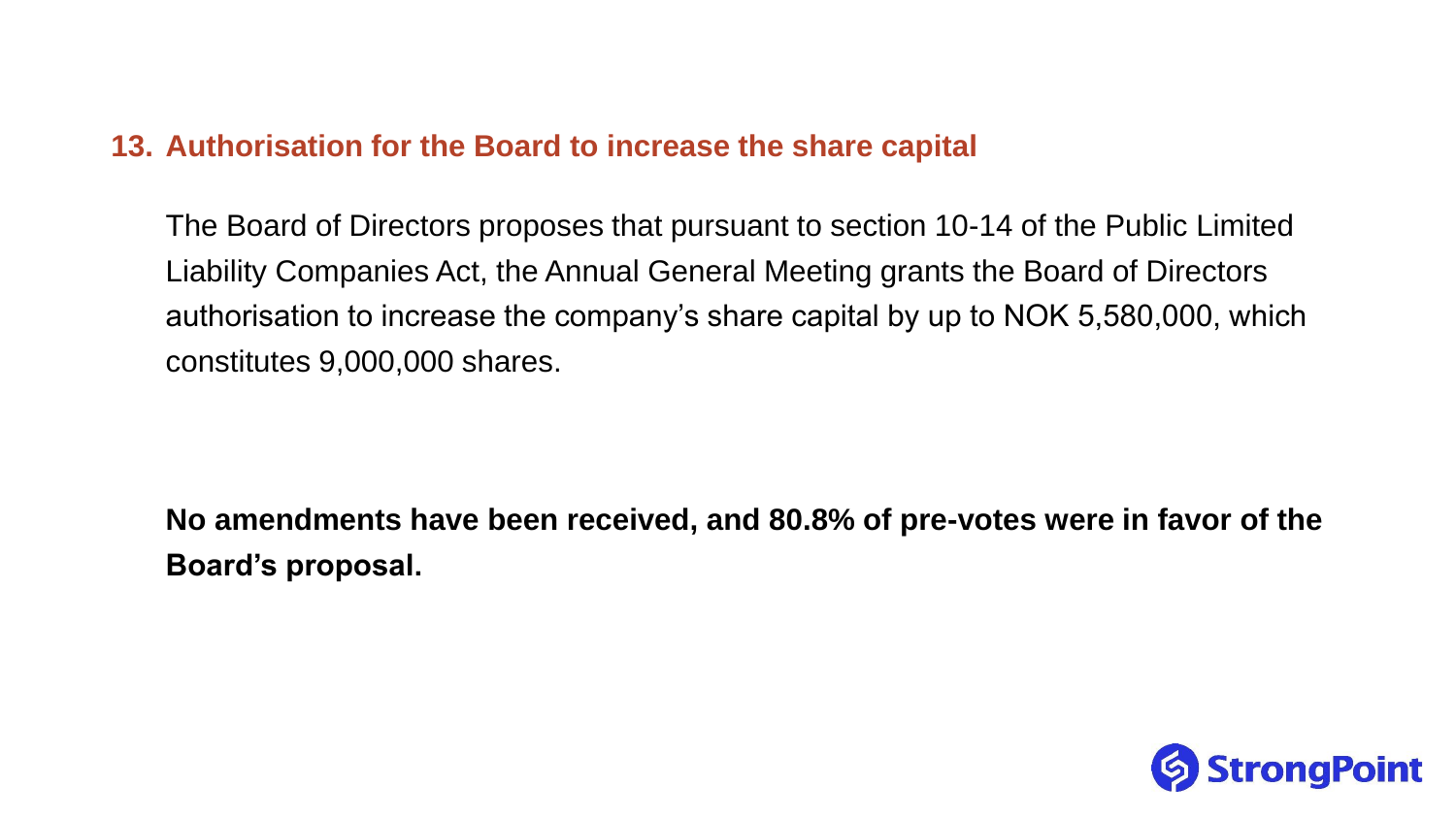### **14. Authorisation for the Board to acquire its own shares**

The Board of Directors proposes that pursuant to section 9-4 of the Public Limited Liability Companies Act, the Annual General Meeting grants the Board of Directors authorisation to acquire own shares with a total nominal value of up to NOK 2,728,000, which constitute 4,400,000 shares and represent just under 10% of the company's share capital.

**No amendments have been received, and 100% of pre-votes were in favor of the Board's proposal.**